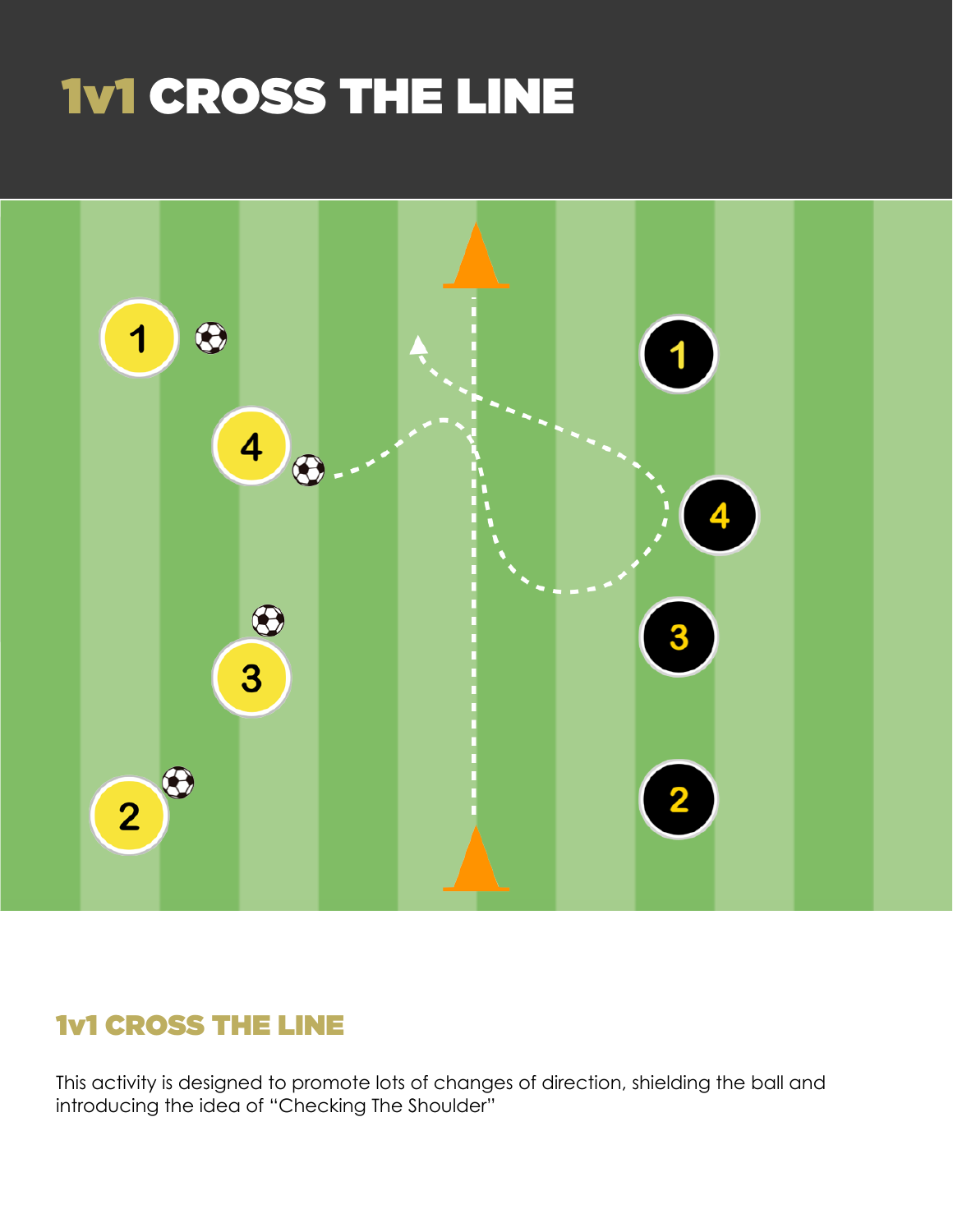# SET UP & ACTIVITY

This is one of the most simple set ups for an activity and you can even just use one of the lines on your field. Set up a line that your players will have to cross make the length of the line appropriate for the number of players you have as they will all be playing this activity at the same time.

Make your line longer if you have more players or want to make the activity easier to start and make the line shorter if you have less players or want to make the activity more difficult.

- The objective of the activity is for the player with ball to dribble the ball across the centre line retain the ball and then dribble back across the centre line as many times as they can without their partner stealing the ball from them. Every time the dribble across the centre line they get a point.
- If the partner who is the defender steals the ball they then have possession and they can start scoring points in the same way by dribbling across the centre line.
- Play the game for a set period of time or up to a certain score (first player to 10 points wins)

# COACHING POINTS

- Shield or hide the ball. Try and recognize which side the defender is pressuring from and then turn/roll into the space and dribble away.
- Show players how to change pace and accelerate away across the line once the player has rolled or turned the defender, this change of pace will make it more difficult for the defender to to stop the attacker crossing the line.
- Teach your players how to "Show The Ball" this is where the player with the ball is shielding the ball and will then show the ball on one side to the defender to try and get them to try and take the ball then when the defender goes to take the ball they will roll or turn the other way.
- Teach your players the "Separation Touch and Turn" This is a simple move that we can show players to turn and face the defender in order to then try and beat them and go across the line or to the endzone.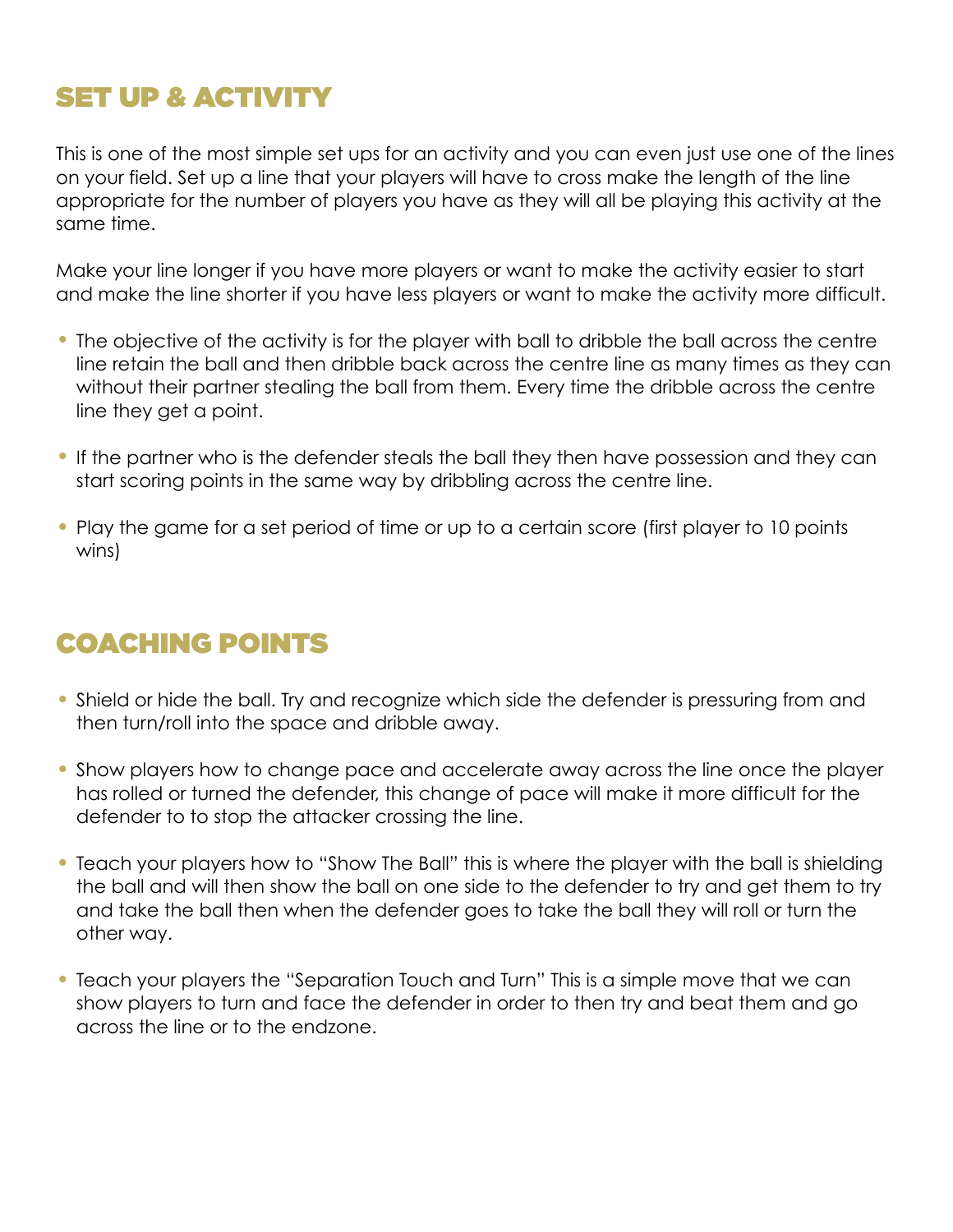

This move is used when the player is shielding the ball with their back facing the direction they want to go. In this scenario the yellow player has the ball and is shielding it form the black defender. The yellow players wants to get the ball to the endzone and is facing the wrong way.



The yellow player with the ball will play the ball into the space away from the defender. Only the Yellow player knows that they are going to do this so there is the element of surprise they have the advantage.



As the yellow player plays the ball into space they will follow the ball quickly to create separation between themselves and the defender. The key is the Yellow player has to use the element of surprise and speed to separate themselves from the defender they will then get the other side of the ball and face the defender.